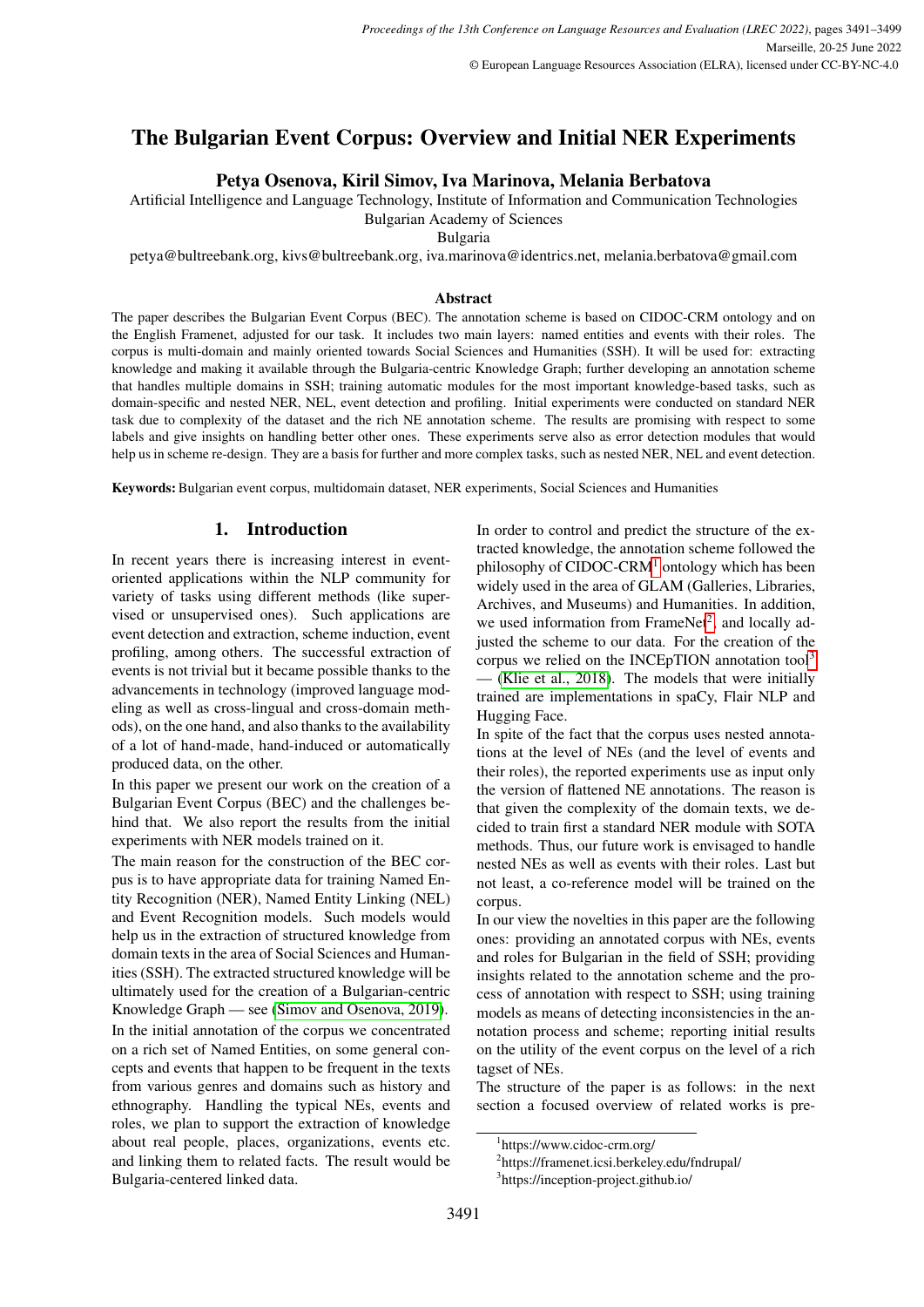sented. In Section [3](#page-1-0) the main ideas behind the annotation scheme are outlined together with some challenges. Section [4](#page-5-0) introduces the results from the initial experiments with the event corpus. The last section concludes the paper.

## 2. Related Work

In this section several lines of related work are presented. Thus, the text below only gives the main tendencies and is not meant to be exhaustive. These lines of related works are as follows: knowledge graphs; event extraction; annotation schemes for event corpora. It should be noted that our main focus here is on the annotation schemes.

### Knowledge graphs

We follow the ideas of [\(Rospocher et al., 2016\)](#page-8-2) on using NLP technologies for the construction of Eventcentric knowledge graphs. The authors defined Eventcentric knowledge graphs as: *"a Knowledge Graph in which all information is related to events through which the knowledge in the graph obtains a temporal dimension."* This conception is very appropriate to our goal where we expect the knowledge related to Bulgaria to be temporally ordered. In our work we aim at the creation of a similar ontology model and related language pipeline for Bulgarian. One main difference in our approach is the selection of a domain ontology for the type of texts we would like to process.

#### Event extraction

We are aware that nowadays the event extraction is applied at a large scale and for big quantities of data. For example [\(Yuan et al., 2018\)](#page-8-3) suggest a fully automatic unsupervised method (Nonparametric Bayesian Model) for extracting event profiles across documents of open-domain news corpora. However, we focus on specific domains. The authors comment that for event extraction two main streams compete - ACE-oriented and MUC-oriented. The former uses triggers like predicates but they are too fine-grained while the latter uses too general event types. Our approach aims at balancing both of them as much as possible.

In contrast to the fully automatic approaches for extracting events, we first rely on a pre-defined annotation scheme and on an annotated event corpus for enhancing trained automatic modules on these data.

#### Annotation schemes

One of the most popular annotation schemes for event annotation is  $ACE<sup>4</sup>$  $ACE<sup>4</sup>$  $ACE<sup>4</sup>$  ACE defines an approach in which the following elements are annotated: Events, Triggers of the Events, Participants in the Event, and Named Entities. Each Event is annotated with respect to the span of one sentence. The trigger of an event needs to be located within the sentence. Following this line, only participants within the selected sentence are annotated. The similarities of our scheme with ACE are as follows: a standard NE typology is used with some

subtypes in addition; nested NEs are considered; coreference is respected although ACE postulates it within the sentence while in our scheme it goes beyond sentence level. Our guidelines differ from ACE in the following aspects: we divide the annotation in two levels - NEs and events with a set of roles. These two levels may overlap and be part of each other. Then, the regular polysemy is handled differently. We extend our NE level with labels like PER-GPE for handling nationalities and regionalities (Bulgarians, etc.) and take decisions locally for the NE as a LOC or ORG, while in ACE the label GPE.PER is used for resolving regular polysemy in context (France vacations in August.) - it is an example of the existence of typed labels there; in ACE the NE subtypes are more detailed in comparison to our scheme. We moved this level of detailness into the next level of events and roles.

There exist a number of more specific annotations schemes. For example, they might be oriented to better handling temporal relations like in [\(Ning et al.,](#page-8-4) [2018\)](#page-8-4) or focusing on causality and temporality like in [\(Mostafazadeh et al., 2016\)](#page-8-5). Other schemes divide the annotation into two layers - syntactic (functional) and semantic (ontological) like in [\(di Buono et al., 2017\)](#page-7-0). Our scheme is in these lines but at the moment it combines the functional and ontological information rather than dividing it into two separate steps.

As it was mentioned above, our annotation scheme allows nested NEs. However, no detailed rules were formulated apart from the need of handling the distinct names within a lengthy name. There was also some inconsistency on whether to include titles within the names (the advantage of this being the disambiguation) or to leave them out. The annotators had the freedom to apply both strategies. Some best practices to follow in our guidelines re-design and specialization are: the work of [\(Ringland et al., 2019\)](#page-8-6) where consistent substructures are introduced together with the inclusion of roles and categories within NEs; the work of [\(Plank et](#page-8-7) [al., 2021\)](#page-8-7) where an annotation scheme is presented for nested NEs and experiments are performed on a multidomain corpus of Danish.

# <span id="page-1-0"></span>3. The Annotation Scheme and Annotation Process

The aim of the annotation with events and named entities is the inclusion of these data into the Bulgariancentric Knowledge Graph. Presently it has been done mainly on the basis of knowledge extraction from scientific publications, encyclopedic sources (like Wikipedia), existing structured data. Thus, we consider text as main source of information for the represented objects. At the beginning we focus preferably on the following entities:

• People – their biographies – their characteristics, motivations, opinions, events in their lives, roles they played

<span id="page-1-1"></span><sup>4</sup> https://www.ldc.upenn.edu/sites/www.ldc.upenn.edu/ files/english-events-guidelines-v5.4.3.pdf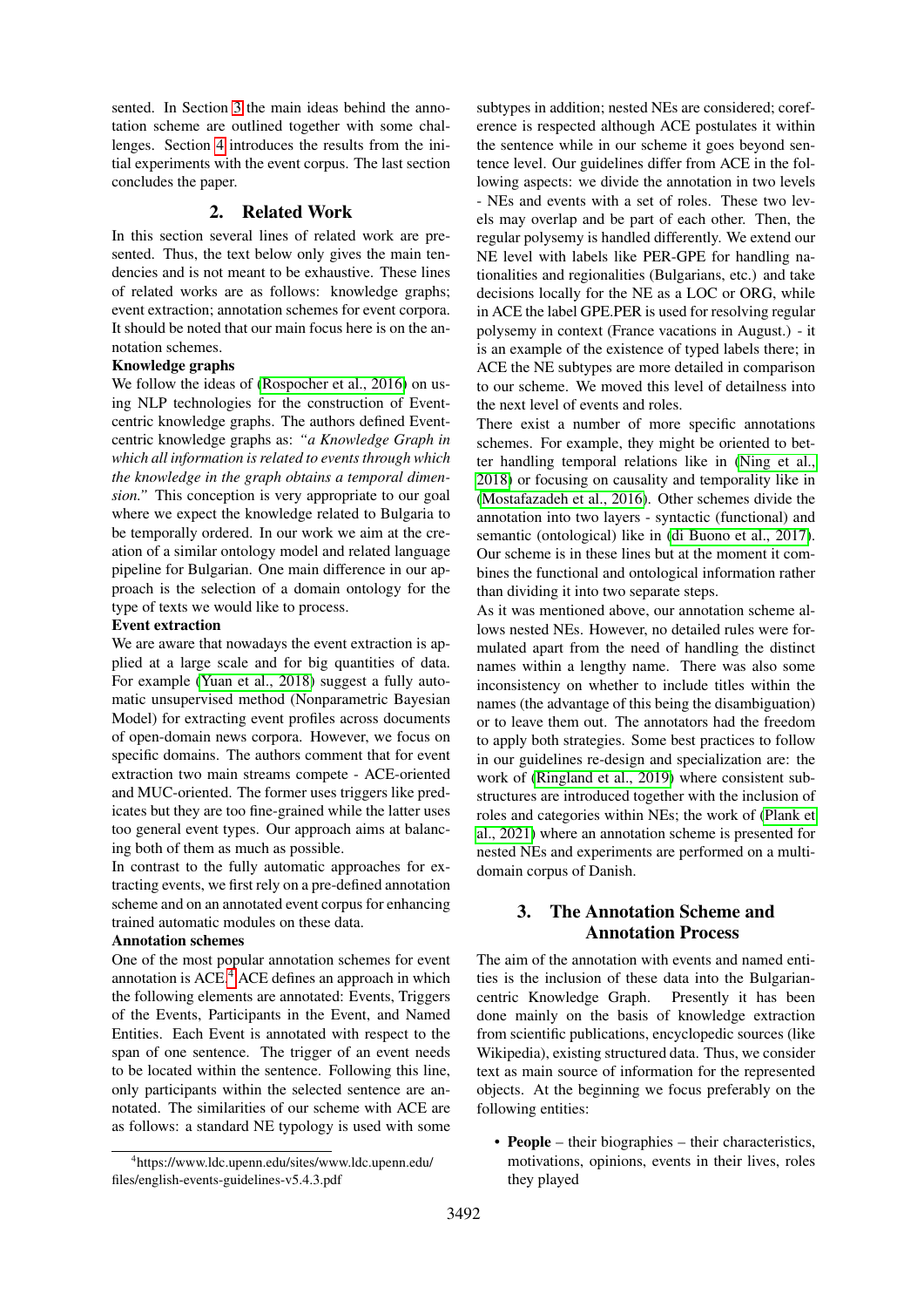| Label          | <b>Description</b>                                                            |  |  |  |  |  |
|----------------|-------------------------------------------------------------------------------|--|--|--|--|--|
| <b>DOC</b>     | Various texts, including documents, excluding juridical documents – see $JUR$ |  |  |  |  |  |
| <b>EVT</b>     | Named events like Second World Wars                                           |  |  |  |  |  |
| <b>JUR</b>     | Juridical documents: laws, regulations, etc.                                  |  |  |  |  |  |
| <b>LOC</b>     | Locations/places — natural or man-made like mountains, lakes, etc.,           |  |  |  |  |  |
|                | geopolitical units are excluded $-$ see LOC-GPE                               |  |  |  |  |  |
| <b>LOC-GPE</b> | Geopolitical units (countries, regions, cities, cantons, etc.)                |  |  |  |  |  |
| <b>MSC</b>     | Miscellaneous names that not included in the other categories                 |  |  |  |  |  |
| <b>MSR</b>     | Measurements with expressed quantity                                          |  |  |  |  |  |
| <b>ORG</b>     | Organizations of any kind                                                     |  |  |  |  |  |
| <b>PER</b>     | People (existing in reality or fictional ones)                                |  |  |  |  |  |
| <b>PER-GPE</b> | Nationalities (Bulgarian), the birth place, or the place where people live    |  |  |  |  |  |
| <b>PER-GRP</b> | Groups of people that cannot be described as <b>PER-GPE</b> or <b>PER-LOC</b> |  |  |  |  |  |
|                | (Slavs, etc.)                                                                 |  |  |  |  |  |
| PER-LOC        | People that are related to geographical region, but not PER-GPE               |  |  |  |  |  |
| <b>PRO</b>     | Products — tangible and intangible (DOC and JUR excluded)                     |  |  |  |  |  |
| REF            | Bibliographical references, citations of them, links.                         |  |  |  |  |  |
| <b>SUM</b>     | Amounts of money $-$ a subclass of MSR                                        |  |  |  |  |  |
| TIME           | Time points or periods                                                        |  |  |  |  |  |

<span id="page-2-0"></span>Table 1: Named Entity labels in the annotation scheme.

- Organizations their establishment, life cycle, activities, etc.
- Objects geographical, artefacts, etc. and their features
- Events place, time, participants (People, Objects), relations to other events
- Time and Periods ordering of events in time
- Documents authors, content, opinions, mentions of people, events, entities, etc.

Our annotation scheme reflects the rationale behind the CIDOC-CRM ontology since this ontology has been widely used in the areas of GLAM and Humanities. The annotation scheme envisages two main layers: the first one is the Named Entity (NE) layer, and the second one is the event layer where each event is connected to its participants. The annotation process followed this differentiation. At the first stage, only the NEs were annotated. The events and their participants were annotated at the second stage. Thus, the latter process relied on the already annotated NEs. We also annotated the co-referential links among participants within events across the texts. This is necessary in order to support the extraction of facts from texts even when the participants are not explicitly mentioned within the text span of the event.

In contrast to the ACE guidelines, our annotation scheme does not rely so much on triggers for specific events because in many cases a clear trigger is not present within the text or it might be prone to ambiguity. As a consequence, the event depends on the annotated span, the genre of the text and its typical

strategies of text organization. For example, in biographies the dates of birth and death are given in brackets without explicit predicates. For that reason we decided to exploit the so-called *span based annotation* within which the participants are annotated. For more details see [\(Laskova et al., 2020\)](#page-8-8).

The set of named entity categories covered the main ontological types like persons, locations, organizations, and time. Gradually, the types became more specialized depending on the specifics of the domain text thus resulting in 16 types altogether. Some of these are specializations of the main ones and other are specific for a certain domain/genre. There are specializations of Person and Location. The specific ones include JUR(idical) for legal documents, REF(erence) for bibliographical sources, among others. It is worth mentioning that already at this level events are annotated as EVT (for example, wars, sports events, etc.). Three very similar classes for people are PER-GPE, PER-LOC, and PER-GRP. They reflect some subtle differences in categorization of the group of people. The presence of these differences would be valuable as part of the extracted knowledge. However, with respect to the usage of the corpus itself, it was not clear whether the automatic models could handle well such distinctions. Thus, we decided to group them together in the lable PERS — see below the section on experiments. The category **MSR** was extended to cover not just measurements, but also any quantities of objects including people, animals, tools, goods, etc. Unfortunately, the group became very heterogeneous and the automatic methods performed very poorly. For that reason, this category was excluded from the experiments. Table [1](#page-2-0) presents the whole set of Named Entity labels in the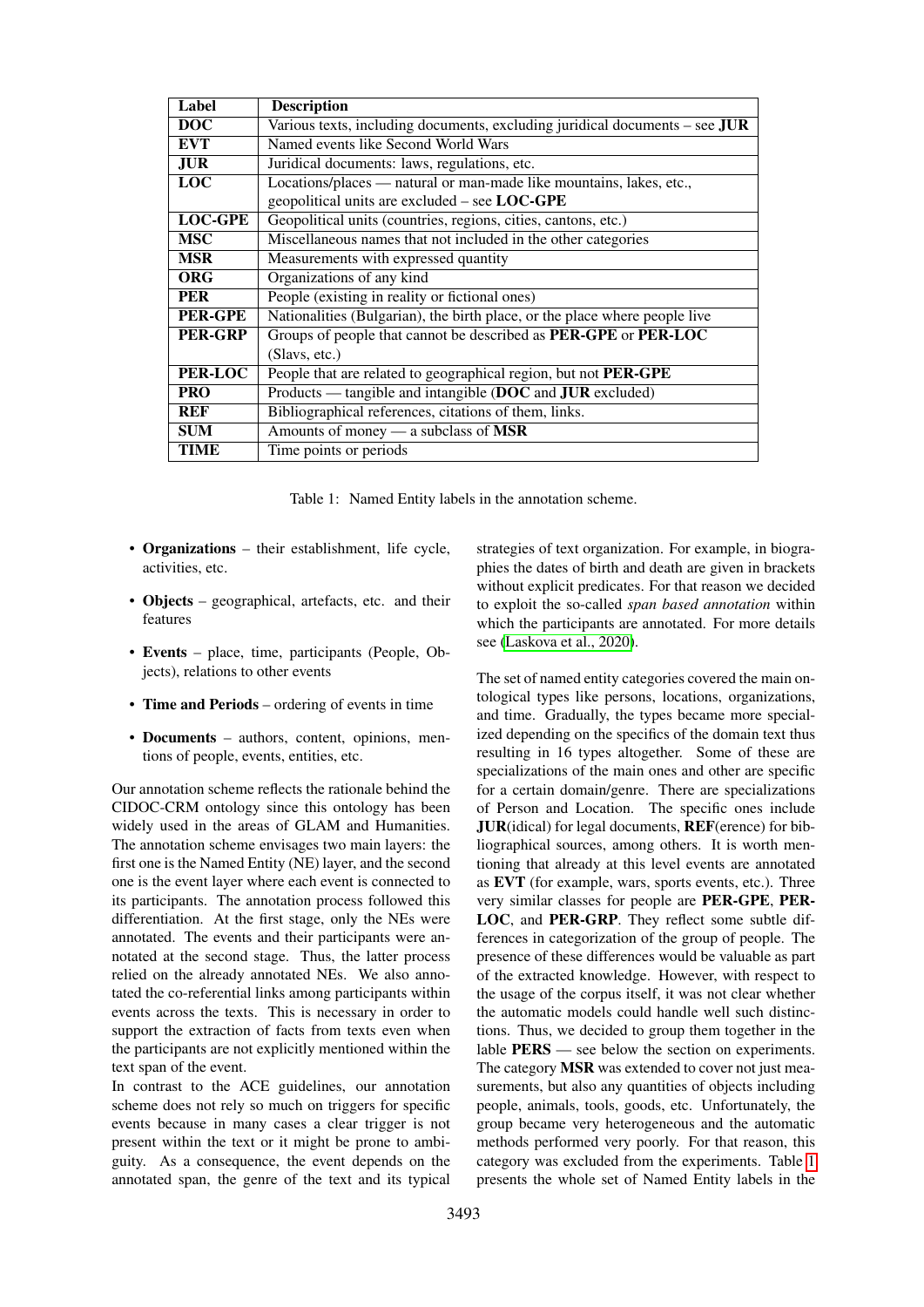| <b>Event</b>            | <b>Roles</b>                                                                     |  |  |  |  |  |  |  |
|-------------------------|----------------------------------------------------------------------------------|--|--|--|--|--|--|--|
| <b>Donation</b>         | donor (person or organization)                                                   |  |  |  |  |  |  |  |
|                         | recipient (person or organization)                                               |  |  |  |  |  |  |  |
|                         | theme (object)                                                                   |  |  |  |  |  |  |  |
|                         | mediator (person or organization, it could be fund)                              |  |  |  |  |  |  |  |
|                         | period-of-iterations (time: the length of time from when the event denoted by    |  |  |  |  |  |  |  |
|                         | the target began to be repeated to when it stopped)                              |  |  |  |  |  |  |  |
|                         | goal (situation: the goal for which the donor gives the theme to the recipient)  |  |  |  |  |  |  |  |
|                         | time                                                                             |  |  |  |  |  |  |  |
|                         | place                                                                            |  |  |  |  |  |  |  |
| <b>Giving-Birth</b>     | <b>brought-into-life</b> (the new born person)                                   |  |  |  |  |  |  |  |
|                         | parents (the mother and father expressed together, for example "his parents"     |  |  |  |  |  |  |  |
|                         | or "Penka and Toncho Ivanovi")                                                   |  |  |  |  |  |  |  |
|                         | mother                                                                           |  |  |  |  |  |  |  |
|                         | father                                                                           |  |  |  |  |  |  |  |
|                         | <b>place</b> (the birth place — usually the name of a city, country or hospital) |  |  |  |  |  |  |  |
|                         | time (the time of birth — usually it's a date, but can include hours,            |  |  |  |  |  |  |  |
|                         | or it's just month and year)                                                     |  |  |  |  |  |  |  |
| <b>Moving-in-Place</b>  | agent (a person) or theme (another type of object)                               |  |  |  |  |  |  |  |
|                         | coagent (another person or group of people the agent is moving with)             |  |  |  |  |  |  |  |
|                         | move-from (the place from which the agent or the time moves)                     |  |  |  |  |  |  |  |
|                         | move-to (the place where the agent or the theme moves to)                        |  |  |  |  |  |  |  |
|                         | time/beginning/end/duration                                                      |  |  |  |  |  |  |  |
|                         | purpose (a situation or another event which causes the moving)                   |  |  |  |  |  |  |  |
|                         | goal (a situation/event to be achieved with the moving)                          |  |  |  |  |  |  |  |
| Leaving                 | agent a person or an organization that leaves a group                            |  |  |  |  |  |  |  |
|                         | group the group of which the person or organization ceases to be a member        |  |  |  |  |  |  |  |
|                         | time the moment when the event leaving is performed                              |  |  |  |  |  |  |  |
|                         | reason why the leaving was performed                                             |  |  |  |  |  |  |  |
| <b>Characterisation</b> | characterised (a person, organization, etc.)                                     |  |  |  |  |  |  |  |
|                         | characteristic                                                                   |  |  |  |  |  |  |  |
|                         | evaluator (the one who points out the characteristic: "Gorbachev insists on      |  |  |  |  |  |  |  |
|                         | "second perestroika", Russia considers him Judas.")                              |  |  |  |  |  |  |  |
|                         | source (a document containing the characteristic)                                |  |  |  |  |  |  |  |
| $\cdots$                | $\cdots$                                                                         |  |  |  |  |  |  |  |

<span id="page-3-0"></span>Table 2: Some of the event labels in the annotation scheme.

current scheme.

Since the event types coming from CIDOC-CRM (like End of Existence, Death, Activity, Modification) are too general to cover all specificities of the domains, the annotation scheme was extended on the basis of the English Framenet. For each event a set of participants were defined and mapped to the appropriate places in the CIDOC-CRM hierarchy of events. The formal relations between the ontology and the Framenet-based event schemes are planned to be established later.

In the current annotation scheme some of the events are left general while other are detailed according to the text needs. The reason for this is that the scheme was developed incrementally and empirically with more data being added in various SSH domains. Examples for general events (higher in the hierarchy) are causation, has-parts, start, end, possession, change, existence, destruction. Examples for specific events are rent, teaching, occupation, publication, making a copy,

charity. Each event is augmented with its typical roles. The Table [2](#page-3-0) presents some of the event labels together with the appropriate participant roles.

In the examples within the table we can see different levels of detailness of the related participants. In the case of the event Donation there is a quite detailed set of roles, including *donor*, *recipient*, and *theme* which are expected to be present or presupposed in each instance of this event. However, the annotator might select also some secondary roles associated with the event like *mediator*, *goal*, and *period-of-iterations*. These are not obligatory. It can be noted that general roles like *time* and *place* are included as well due to their importance for each act of donation. In the case of the event Giving-Birth the specific roles of *mother* and *father* are specified, on one hand, and the more general and aggregated role of *parents* is presented, on the other. Which one of them will be used in a given text, depends on the way they are presented — as a col-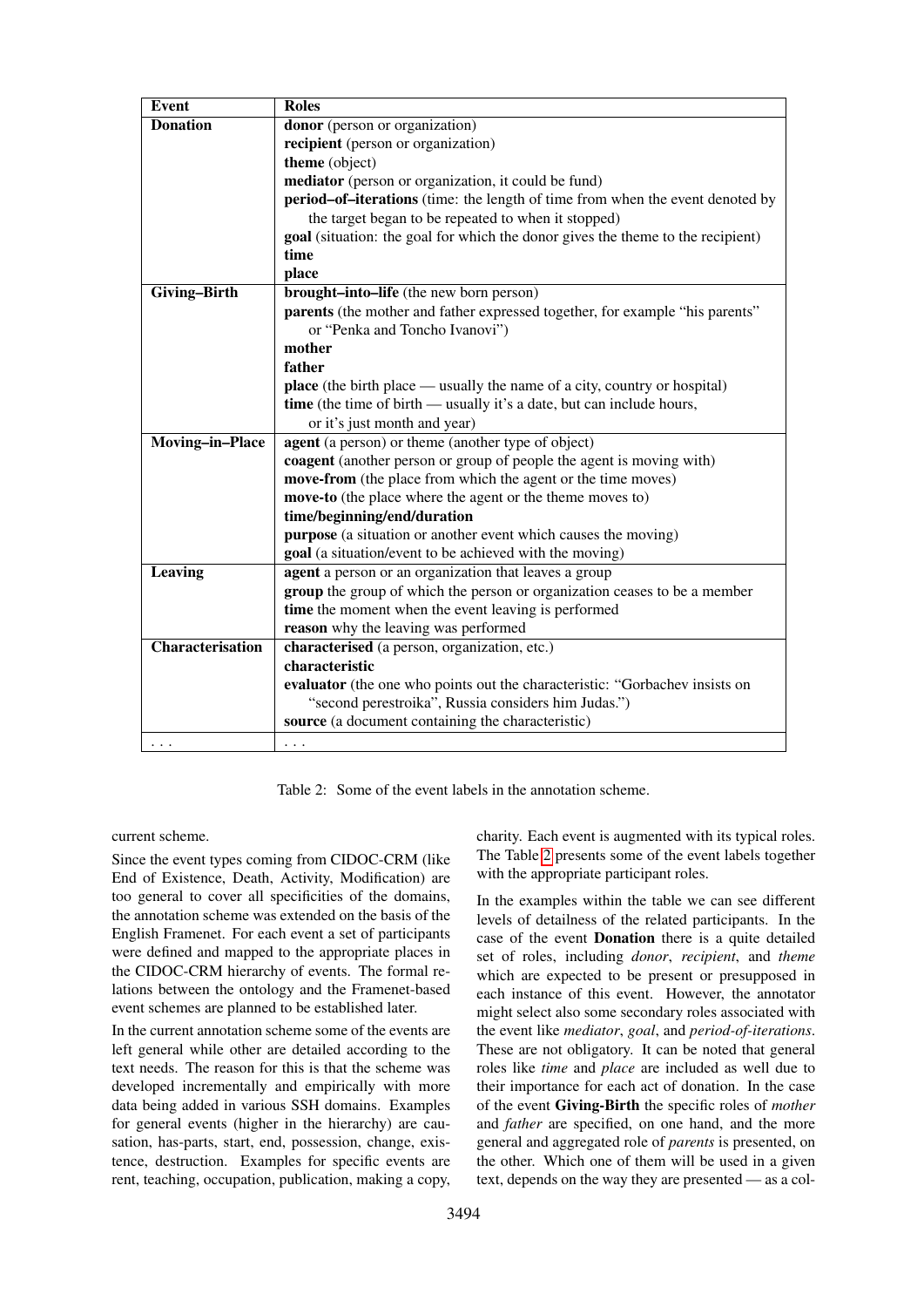напускане

Обединено кралство Великобритания и Северна Ирландия | LOC-GPE | агенс

**Европейски съюз | ORG | група** 

# Великобритания напусна ЕС.

<span id="page-4-0"></span>Figure 1: The annotation in INCEpTION of the sentence "Great Britain has left EU.".

lective body or separately. The event Moving-in-Place demonstrates a general case of relocation of some objects or people in space. It might be applied in the cases of: people moving to live in another town or country; migration of people; moving of troops from one position to another; moving some artefacts from one museum to another, etc. Which one from all these cases is featured, depends on the semantics of the text — then on the moving verb within the text as well as the related participants. In the annotation scheme in addition some very general types of events were included like Event (not present in the table) which are used in cases when there is an important event mentioned in the text, but it does not fit the available events in the scheme. Another case of such general event is the so-called Characterization which was included to describe a given feature typical to an object. These two general classes are some of the most frequent within the corpus. The idea is to observe the cases within these general types through concordances and further classify them into more specific sub-events.

The corpus comprises a wide variety of domain texts: historical texts from different periods of Bulgarian history; cultural artefacts like icons; scientific publications; archival documents; encyclopedic articles from Bulgarian Wikipedia. The selection of the such a diverse set of domain texts was done with the aim to develop an annotation scheme that would be applicable for all of them.

We have included texts on important people, places and events from the Bulgarian history. Their importance was determined in two ways. First, we consulted experts from different research institutions who provided the names of these entities, but also some texts about them. The second approach was through selecting the names of streets in about 30 largest cities in Bulgaria, assuming that the most frequent names reflect their importance in our history. Concerning people, through linking we include not only the names related to the most popular ones, but also the same names held by other people. For example, the name Petar Stoyanov refers to a previous president of Bulgaria, but also to a Bulgarian sumo fighter, Bulgarian footballer, Bulgarian historical persons, etc. Also for some people we include other entities named after them like towns, villages, squares, stadiums, sport teams, etc. The texts were cleaned from formatting (we kept the links in Wikipedia articles for later use), then they were segmented into sentences and loaded into INCEpTION system for the annotation. Each document was annotated by two annotators. Then the documents were curated by a superannotator.

The Kappa inter-annotator agreement was measured on the named entities and the events within INCEp-TION only on the biographical subset of documents. The values for named entities are between 0.87 and 1.0 for the different types of NEs. The values for events are between 0.87 and 0.91 for the different types of events. The figures reflect the expectations that the event annotation is a harder task. It should be noted also that inside the NEs annotation some categories are harder than others. For example names of documents and organizations are more complex than names of people and locations. Another source of disagreement stems from the guidelines where some freedom has been granted in the selection of shorter or longer spans. This fact inevitably influences the evaluation. In the event annotation there is a pre-defined hierarchy of events and when in doubt, the annotators can select more the general type instead of the recommended most specific one.

As mentioned above, in addition to Named Entities and Events layers, we also annotated co-reference chains in cases when one element of the chain is a role within some of the events in the text. The established coreference chains allow us to extract facts about NEs even when they are not mentioned explicitly within some sentences. In the next step of corpus annotation we envisage linking of each named entity with the appropriate URI from a knowledge base — this process had already started, but it is still far from being completed. We will exploit the co-reference chains for distributing the URIs to other places within the documents.

Here a small example is included of the process of annotation exploitation of the annotation for extracting facts from the texts. In Fig. [1](#page-4-0) the annotation of the sentence "Great Britain has left EU." "Great Britain" is annotated as LOC-GPE, "EU" is annotated as ORG. The whole sentence is annotated as the event Leaving which has four roles (see the Tab. [2\)](#page-3-0). Two of them are present in the sentence — "Great Britain" is playing the role of the *agent* of the event and "EU is the *group*. Additionally, "Great Britain" and "EU" are mapped to their corresponding URIs in the Bulgarian DBpedia.[5](#page-4-1)

<span id="page-4-1"></span><sup>&</sup>lt;sup>5</sup>In the DBpedia dump we use currently, for the annotation there are no facts about BREXIT. But in the Bulgarian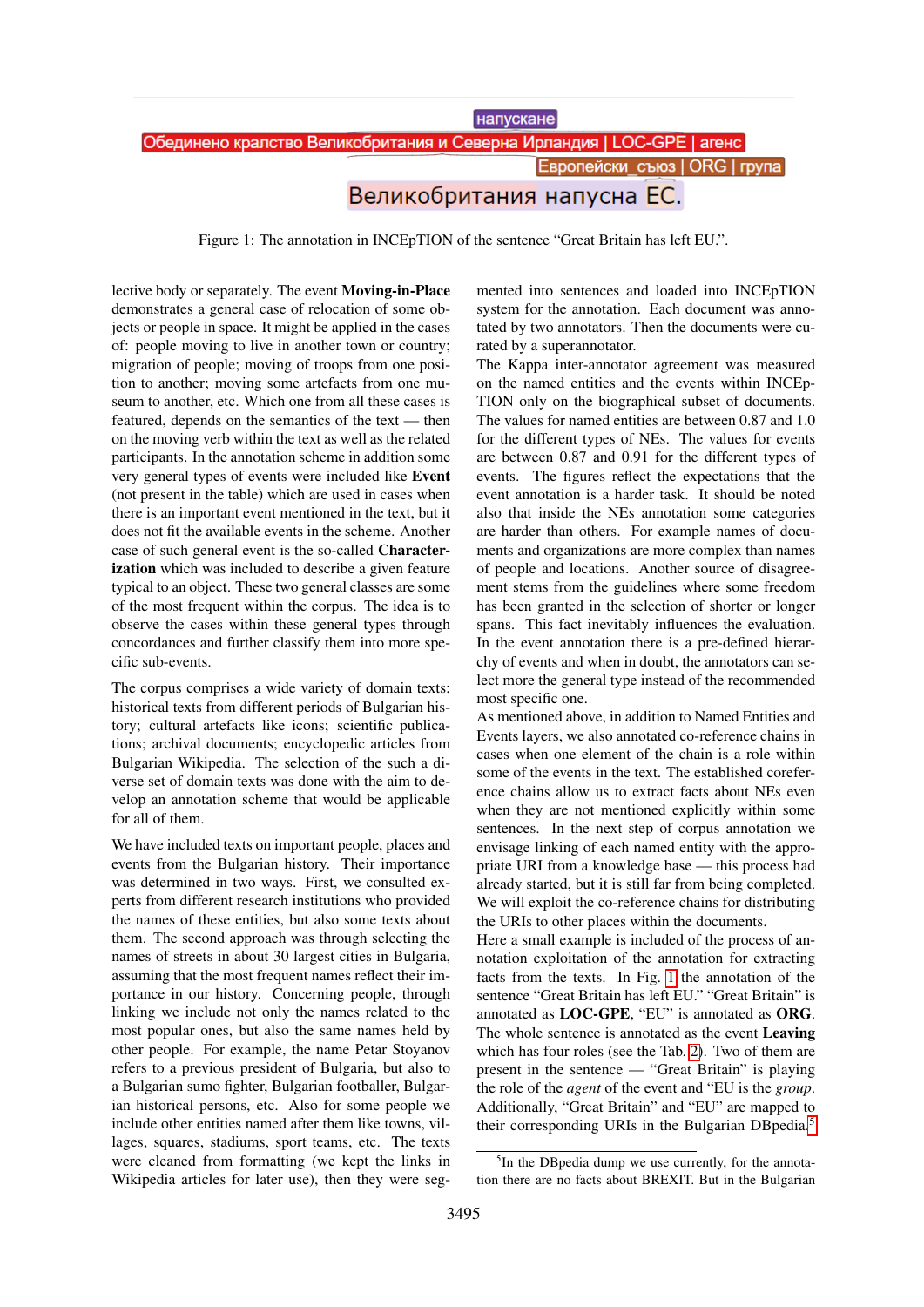The mapping between the annotation scheme and the ontology CIDOC-CRM supports the extraction of the facts from this annotation. Here are the relevant excerpts from the CIDOC-CRM ontology:

#### Class: E86 Leaving

#### Subclass of: E7 Activity

Scope note: This class comprises the activities that result in an instance of E39 Actor to be disassociated from an instance of E74 Group. This class does not imply initiative by either party. It may be the initiative of a third party.

In the Annotation Scheme it corresponds to the event label Leaving.

#### Class: E39 Actor

### Subclass of: E77 Persistent Item

Superclass of: E21 Person and E74 Group

Scope note: This class comprises people, either individually or in groups, who have the potential to perform intentional actions of kinds for which someone may be held responsible.

In the Annotation Scheme it corresponds to NEs labels: PER, ORG, and LOC-GPE due to the regular polysemy of these kinds of Named Entities.

Property: P145 separated (left by)

Domain: E86 Leaving Range: E39 Actor Subproperty of:

*E5 Event* P11 had participant *E39 Actor*

Quantification: many to many, necessary  $(1, n : 0, n)$ Scope note: This property identifies the instance of E39 Actor that leaves an instance of E74 Group through an instance of E86 Leaving.

In the Annotation Scheme it corresponds to the role label: agent

Property: P146 separated from (lost member by) Domain: E86 Leaving Range: E74 Group Subproperty of:

*E5 Event* P11 had participant *E39 Actor*

Quantification: many to many, necessary  $(1, n : 0, n)$ Scope note: This property identifies the instance of E74 Group an instance of E39 Actor leaves through an instance of E86 Leaving.

In the Annotation Scheme it corresponds to the role label: group.

By means of these mappings together with the annotation we can extract the following RDF statements:

```
dbpedia:Great Britain a
         cidoc:E74 Group .
dbpedia:Great Britain a
         cidoc:E74 Group .
dbpedia:European Union a
         cidoc:E74 Group .
dbpedia:Brexit a cidoc:E86 Leaving .
dbpedia:Brexit cidoc:P145 separated
         dbpedia:Great Britain .
```
Wikipedia there are such facts, and we will use it in this example.

dbpedia:Brexit cidoc:P146\_separated\_from dbpedia: European Union.

The RDF statements extracted in this way from different texts will be loaded into a RDF repository for further processing. Also beside the factual information from the text we need to store provenance information about the documents, the processing steps, etc.

## 4. Experimental Settings

<span id="page-5-0"></span>In this section we describe the settings of the first experiments with the corpus — Named-entity recognition. The event processing requires much more examination and thus we leave it for future work.

For training the flat NER model, we divided our dataset of 325 annotated files randomly into three sets - training (262 documents/11803 sentences), development (33 documents/1423 sentences) and test (32 documents/2124 sentences).

For the experimental work we compare Spacy's  $6$ Transition-based approach to NER with Flair<sup>[7](#page-5-2)</sup>, an NLP library implemented on top of PyTorch<sup>[8](#page-5-3)</sup>.

For a baseline model, we use the build-in spaCy named entity recognizer, based on transition-based parsing (TBP) and Bloom embeddings [\(Serra and Karatzoglou,](#page-8-9) ` [2017\)](#page-8-9) that give a good balance of efficiency and accuracy. We train the model with default parameters, except for a larger batch size (*batch size = 50000*) for speeding.

Flair, on the other hand, provides easy python interfaced access to their own pre-trained Flair contextualized pooled embeddings [\(Akbik et al., 2019\)](#page-7-1) and many other state-of-the-art language models, such as Fast-Text [\(Grave et al., 2018\)](#page-8-10), GloVe [\(Pennington et al.,](#page-8-11) [2014\)](#page-8-11), ELMo [\(Peters et al., 2018\)](#page-8-12) and the Transformers provided by HuggingFace<sup>[9](#page-5-4)</sup>: BERT, GPT-2, RoBERTa, XLM, DistilBert, XLNet. Stacking the embeddings is one of the most important features of the library and the functionality is used in the experiments to concatenate language models together. The developers of the library claim that this method often gives the best results and lately has become a common technique in sequence labeling models [\(Grave et al., 2018\)](#page-8-10).

We use two types of embeddings stacked in the Flair model. Byte pair Embeddings [\(Heinzerling and Strube,](#page-8-13) [2017\)](#page-8-13) use subword information to try to solve the unknown words problem. This feature is important in our case since the dataset consists of historical texts in Bulgarian and the language changed significantly in the last 100 years. There are a lot of words and word forms that are no longer used in modern language, thus the problem with unknown words in common word embeddings fits exactly our data. For the same reason the second embeddings that we stack together with the byte

<span id="page-5-1"></span><sup>6</sup><https://spacy.io/>

<span id="page-5-2"></span><sup>7</sup><https://github.com/flairNLP/flair>

<span id="page-5-3"></span><sup>8</sup><https://pytorch.org/>

<span id="page-5-4"></span><sup>9</sup><https://github.com/huggingface>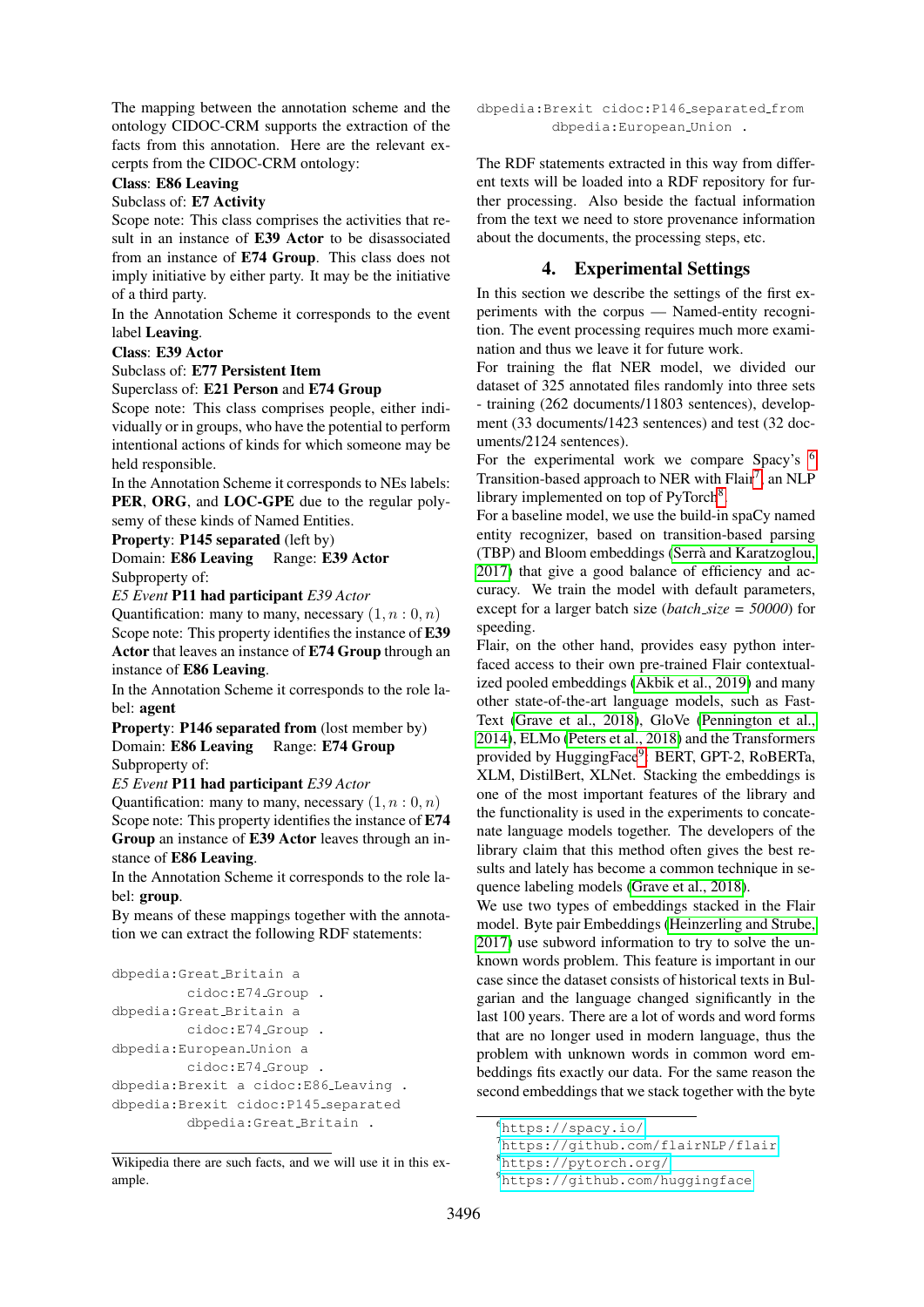pair embedding are character based ones [\(Santos and](#page-8-14) [Guimaraes, 2015\)](#page-8-14) proven to boost the results on NER for morphologically rich languages like Bulgarian.

# 5. Results and Evaluation

For a baseline the NER-TBP model was used. It was trained with the standard spaCy parameters except that the batch size was changed, as mentioned above.

Not surprisingly, the best detected labels are LOC-GPE (F1 87.72) and PER (F1 85.11). The next well detected labels are PERS (F1 79.20) and EVT (72.27).

When comparing with our previous work on NER over contemporary newsmedia data (see [\(Marinova, 2019\)](#page-8-15)), it can be seen that here the F1 values are lower and thus far from NER SOTA. However, as already discussed above, here we train models on a multi-domain corpus where different varieties of language are used, different name models are used and where the NE annotation is richer. From this perspective, the reported here initial results are promising for some labels (like PER, LOC-GPE, PERS, EVT) and need re-considering of our strategies to other labels (like DOC and PRO, also JUR, LOC, ORG).

As we can see in Table [3](#page-7-2) there are three labels that underscore the average model performance: JUR, DOC, and PRO. This is, on the one hand, due to the limited number of examples for them, but on the other, we observe that the above mentioned labels overlap semantically in the annotation scheme and vary in the annotated texts. It should be further specified in our guidelines in order to achieve better inter annotator agreement.

It is obvious that the BiLSTM model gives the best results of F1 for all the labels except for the labels TIME and DOC where the baseline performs better. For the former label we assume that the result is such due to the better performance of the token-based embedding approach in the baseline on numbers in comparison to the character-based embedding one in BiLSTM. As mentioned above, on DOC both models perform poorly.

# 6. Qualitative Error Analysis

The main errors spotted during the quantitative analysis can be summarized as expected in the following groups: model-based and annotation-based. In the examples below the first column represents the gold annotation and the second one refers to the annotation made by the model.

The observed discrepancies between the moderately cleaned gold data and the model are due to the following factors:

• *The existence of different tags for similar entities in the annotation scheme.* Here the model might choose the alternative. A typical case is the following: the film and book titles are erroneously annotated in the data as PRO in analogy to song and play titles but the model tags them correctly as

DOC, because the latter label refers to text documents with the exception of the juridical ones (JUR). Or vice versa, the gold data present the correct analysis with DOC while the model predicts PRO. See an example for the latter:

Пространните [Extended] B-DOC B-PRO жития [biographies] I-DOC I-PRO на [of] I-DOC I-PRO Кирил [Cyril] I-DOC I-PRO и [and] I-DOC I-PRO Методий [Methodius] I-DOC I-PRO

• *The overgeneration nature of the annotation.* The allowance of the longest span might cause problems because when a date is taken as a modifier to a noun phrase, the whole phrase is annotated as DOC, while the model recognizes the annotation only of the date as TIME. For example, see the next excerpt:

в [in] O O цитирания [cited] B-DOC O дипломатическия [diplomatic] I-DOC O доклад [report] I-DOC O от [from] I-DOC O 1978 I-DOC B-TIME г [year] I-DOC I-TIME . I-DOC I-TIME

Another example is a location (LOC) that modifies an event (EVT). In the gold annotation all the elements are given as EVT while the model treats the modifying prepositional phrase as LOC:

на [at] O O Световното [the World] B-EVT B-EVT първенство [championship] I-EVT I-EVT в [in] I-EVT O САЩ [the USA] I-EVT B-LOC

• *The model might not recognize correctly the specific context.* In the first example, given below, the name 'Bulgarians' is a name of a village as indicated by the pre-positioned nominal classifier 'village'. However, the model treated is as a nationality name. In the second example, the person name is used as a name of a city, but again it is treated by the model as the original one - PER.

село [village] O O Българи [Bulgarians] B-LOC B-PERS

гр. [city] O O Гоце [Gotse] B-LOC B-PER Делчев [Delchev] I-LOC I-PER

• *Handling regular polysemy.* In the example below the General Assembly is annotated as EVT but the model treats it as an ORG. Both annotations are valid. The PER is correctly identified: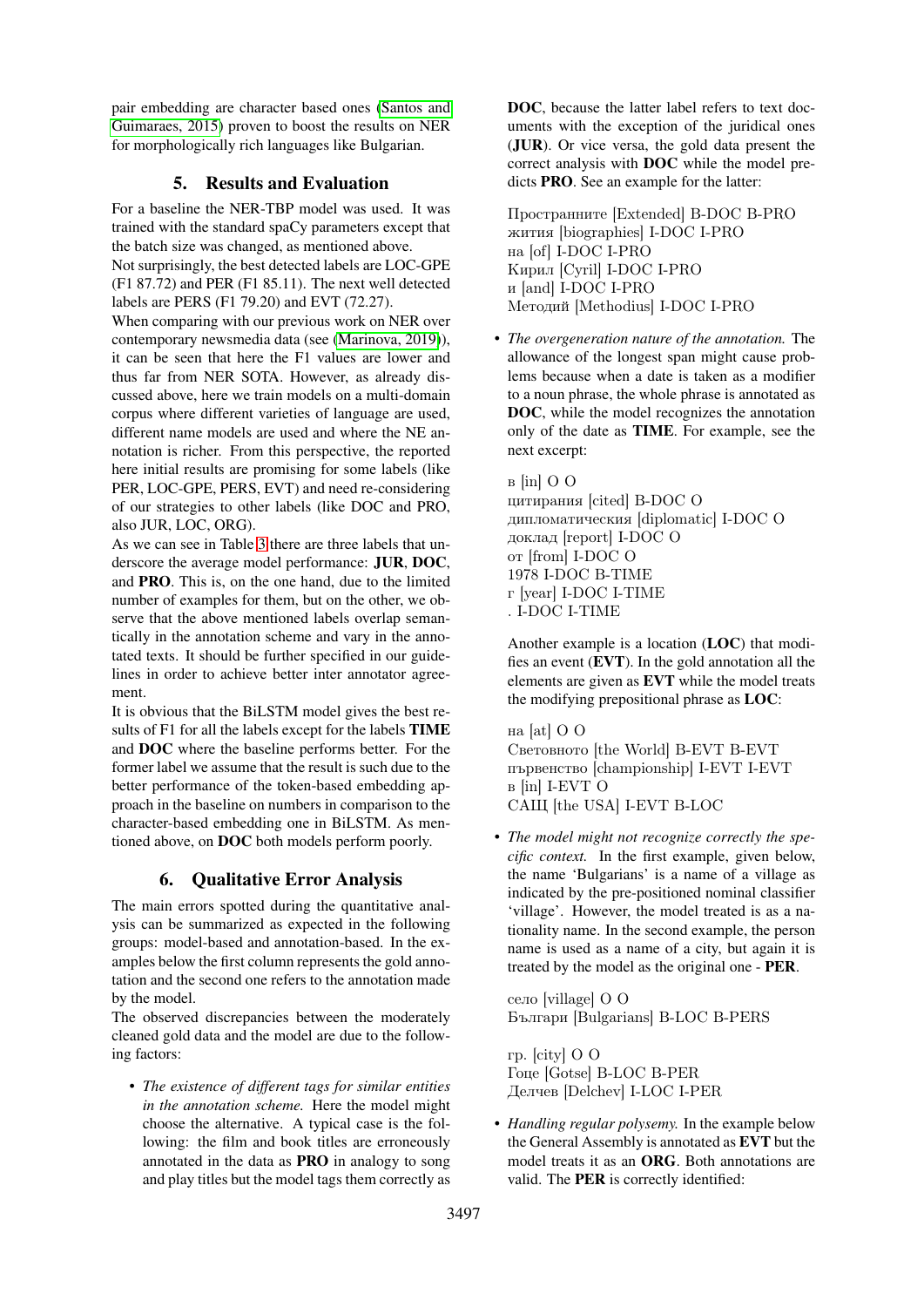|               |                 | NER-TBP |       |       | <b>BiLSTM</b> |       |       |
|---------------|-----------------|---------|-------|-------|---------------|-------|-------|
| <b>Entity</b> | <b>Examples</b> | P       | R     | F1    | P             | R     | F1    |
| <b>TIME</b>   | 495             | 80.87   | 71.51 | 75.90 | 70.00         | 81.01 | 74.81 |
| LOC           | 197             | 68.53   | 58.95 | 63.38 | 71.60         | 61.42 | 66.12 |
| LOC-GPE       | 641             | 80.99   | 84.43 | 82.67 | 84.32         | 91.42 | 87.72 |
| <b>PER</b>    | 858             | 79.61   | 83.05 | 81.29 | 85.26         | 84.97 | 85.11 |
| ORG           | 300             | 64.47   | 67.77 | 66.08 | 67.55         | 68.00 | 67.77 |
| JUR.          | 17              | 34.09   | 36.59 | 35.29 | 53.85         | 41.18 | 46.67 |
| <b>EVT</b>    | 126             | 68.60   | 50.43 | 58.13 | 76.79         | 68.25 | 72.27 |
| <b>PERS</b>   | 134             | 82.46   | 59.49 | 69.12 | 85.34         | 73.88 | 79.20 |
| DOC.          | 35              | 29.79   | 24.56 | 26.92 | 23.08         | 25.71 | 24.32 |
| <b>PRO</b>    | 112             | 24.24   | 12.50 | 16.49 | 36.51         | 20.54 | 26.29 |
| <b>SUM</b>    | 195             | 50.00   | 10.34 | 17.14 | 65.78         | 63.08 | 64.40 |
| All           | 3114            | 74.85   | 71.38 | 73.08 | 76.29         | 76.69 | 76.49 |

<span id="page-7-2"></span>Table 3: Results for the named entity recognition task on the Bulgarian Event Corpus. We compare two algorithms - transition-based parsing for named entity recognition (NER-TBP) and Flair BiLSTM with stacked byte pair and character embeddings (BiLSTM)

След [After] O O закриване [closing] O O на [of] O O Общото [General] B-EVT B-ORG събрание [Assembly] I-EVT I-ORG Стефан [Stefan] B-PER B-PER Стамболов [Stambolov] I-PER I-PER

The presented error analysis shows the problematic places in the annotation scheme and the annotation process with respect to certain NE labels. Also, it raises some issues about the proper handling of nested NEs. Thus, it will be very useful in the next specifications of the annotation model.

## 7. Conclusions and future work

The main contribution of this paper is the enrichment of the Bulgarian language resources set with a multidomain event oriented dataset with a clearly involved diachronic dimension. Also, some initial experiments have been performed on the NER task over this dataset. Standard NER task is not trivial on a corpus with multiple domains in SSH and also with complex NER and event annotations. The result are promising for some NE labels and show the weaknesses of our annotation approach to other set of labels. In this way, we use these experiments as a means for error detection and insight trigger for the next improvements of the annotation scheme and annotation process. The BEC will be made available through ELRA and through CLaDA-BG repository. Within CLARIN it can enhance also a Resource Family of Event corpora for various languages.

Our future work will concentrate on the formulation of stricter annotation rules for NER labeling and nesting in order to simplify the task for the human annotators and thus achieve better results later on the underscoring labels. Much more example data is necessary to ensure enough material with these now scarce labels. Training modules on our current (although imperfect) data will also help us produce more data in an automatic way and post-edit it accordingly.

From an experimental point of view, in our next steps we intent to explore some of the state-of-the-art models for Nested Named Entity Recognition, Event Extraction and Relation Extraction in order to support further the creation and enrichment of the Bulgarian Event Corpus (BEC) as well as the Bulgarian-centric knowledge graph.

## 8. Acknowledgements

The reported work has been partially supported by CLaDA-BG, the Bulgarian National Interdisciplinary Research e-Infrastructure for Resources and Technologies in favor of the Bulgarian Language and Cultural Heritage, part of the EU infrastructures CLARIN and DARIAH, Grant number DO01- 377/18.12.2020. We would like to thank the anonymous reviewers for their valuable comments. All errors remain our own. Also, we would like to thank the annotators Iva Anastasova, Lyudmila Dimitrova, Preslava Georgieva, Nikola Ikonomov and Laska Laskova for their work.

## 9. Bibliographical References

- <span id="page-7-1"></span>Akbik, A., Bergmann, T., and Vollgraf, R. (2019). Pooled contextualized embeddings for named entity recognition. In *Proceedings of the 2019 Conference of the North American Chapter of the Association for Computational Linguistics: Human Language Technologies, Volume 1 (Long and Short Papers)*, pages 724–728.
- <span id="page-7-0"></span>di Buono, M. P., Tutek, M., Šnajder, J., Glavaš, G., Dalbelo Bašić, B., and Milić-Frayling, N. (2017). Two layers of annotation for representing event mentions in news stories. In *Proceedings of the 11th Linguistic Annotation Workshop*, pages 82–90, Valencia, Spain, April. Association for Computational Linguistics.